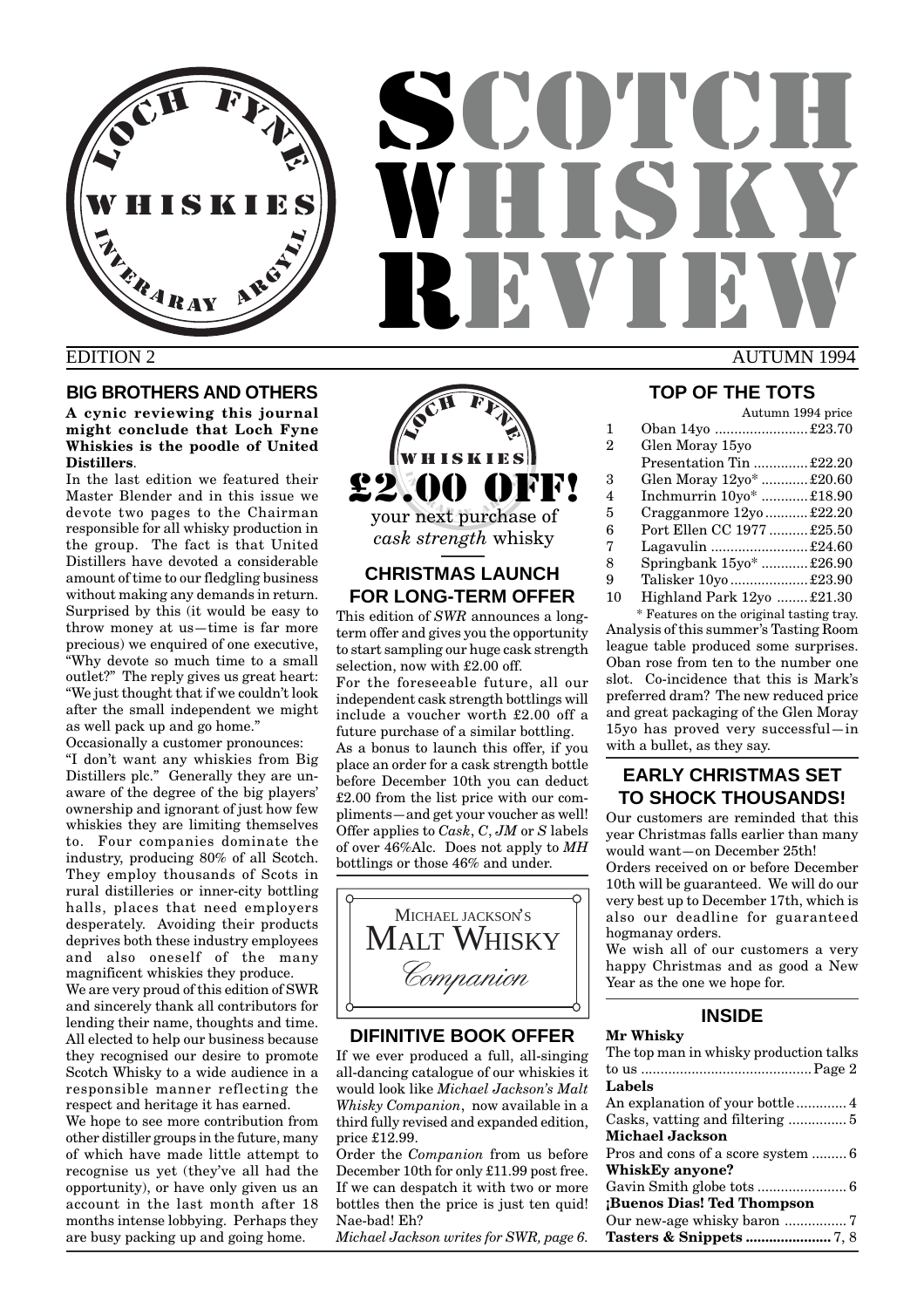

**Dr. Alan Rutherford is Head of the production subsidiary of United Distillers, the worlds biggest spirit and Scotch Whisky producer. After a life time in the industry he is now Chairman and Managing Director of United Malt and Grain Distillers Ltd and one of the most influential men in the world of Scotch Whisky.** Loch Fyne Whiskies met with Dr. Rutherford in his office in Edinburgh just after his com-

# pany had announced the sale of Bladnoch distillery for purposes other than distilling.

#### **LFW: What is your job?**

I run the process of Scotch Whisky production for United Distillers—everything from cereals procurement to the warehousing of new make whisky for maturation.

I'm responsible for 5 maltings, 27 active malt distilleries and 2 grain distilleries.

I set the strategy for those parts of the business involved in producing the volume and quality necessary for future requirements and ensuring stocks are available for the demand for various ages—5, 8, 12 years or more.

I work very closely with our commercial department who trade with the industry, exchanging whisky for blenders and buying and selling whisky and casks.

I see that we have well maintained distilleries and am responsible for environmental and health and safety issues.

I am also Chairman of the Malt Distillers Association of Scotland (a management association representing all the distilleries in Scotland and considering practical and technical aspects of whisky distillation).

#### **LFW: Who makes the decisions, you as the producer or the Marketing department?**

We do. We always ask the Marketing people for their forecasts of demand for the future and over the years we have learned to interpret these "forecasts" which will often be overoptimistic and require tempering. This tem-

**Mr. WHISKY** get as the late '70s an over estimating of whisky and the location in a very nice part of rolling pering is very important. Even as recently as the late '70s an over estimating of whisky future sales caused the so-called "Whisky Loch" and the subsequent down turn in production that we see now.

> Up to that time we had experienced a growth for twenty years of 6% each year which encouraged the production of an awfully large amount of whisky—particularly when an allowance for evaporation of 2% per year is added in. Nowadays the industry is geared to avoiding such errors, there are fewer key players, information on stocks and production levels is shared through the Scotch Whisky Association and producers are much more in control.

> The Whisky Loch is historically interesting, but it will not happen again. We'll never get it right—you can't forecast twelve years ahead—and we'll always get a surplus but we have ways of dealing with that, such as tweaking our blends.

> The marketeers create well thought through and developed marketing concepts for the whiskies. For the malts there are The Classic Six—the regional malts, Cardhu—the after dinner malt, Royal Lochnagar—the exclusive 'Royal' malt, Glen Ord—our mainstream malt for Europe and finally Royal Brackla our price-positioned fighting brand.

> We came late into malts. The Distillers Company as was thought that malts would detract from the image of the blends and that people would become confused in their minds that blends are inferior, which of course they are not, they are a different sector. Now we've got going with malts we're extremely pleased, particularly with the Classic Six and Cardhu.

#### **LFW: Do you ever fear running out of a whisky?**

If I had taken the growth of Lagavulin sales in the early nineties and extrapolated that for sixteen years, (the age at which it is bottled,) in order to achieve the "forecasted" capacity I should be doubling the distillery immediately, now, and planning to quadruple it in the future. What I think will happen is that Lagavulin sales will grow less bullishly as time goes on as it starts to fill the market. Of the Classic Six, Lagavulin is the greatest seller,—50,000 cases in 1993.

Malt whisky is only 4% of the total whisky market and almost all distilleries in Scotland are for blending; single malt sales are the icing on the cake. For instance Cardhu, which is number six in volume sales worldwide sells 100,000 cases a year. A small distillery, like Lagavulin, is capable of producing five times that amount.

#### **LFW: Of the Classic Six, why was Glenkinchie chosen? It's hardly a typical Lowland malt.**

Glenkinchie has a bit of body to it and is more robust than a typical Lowland malt—in fact some consider the Highland Dalwhinnie to be a lighter malt than our Lowland! The contenders for the Lowland malt were Rosebank and Glenkinchie; Bladnoch was not a contender at that time for a number of reasons. In quality terms Rosebank and Glenkinchie were very close and there was no easy decision. Our marketing people favoured

and the location in a very nice part of rolling East Lothian countryside is far more attractive than a busy junction in Falkirk! Those two reasons alone swung it. I'm not saying Glenkinchie was inferior to Rosebank—both had their defenders—but a decision had to be made and in this case marketing factors won the day.

#### **LFW: Have you considered changing the rate of peating to create a different style?**

A Lowland distillery is capable of producing a heavy, peaty whisky just as Jura can produce a light whisky. We once made some unpeated Caol Ila, owing to a surplus of peated whisky at that time and to keep the distillery open. Very nice whisky it was too! Heritage and continuity of peating is important and there is no reason to change.

#### **LFW: Couldn't you keep more distilleries open?**

Ideally we would keep them all going and just wind them down a bit, which is what we do most of the time.

In Scotland there have been 750 distilleries since Ferrintosh was burned down in 1689 (that's legitimate distilleries!). At the present there are 95 malt and 7 grain distilleries. In 1886 there were 150 distilleries who collectively produced just over 3 million cases that year—a figure now possible in *two months* at Cameronbridge. In those days they were tiny distilleries, with additional limitations. Customs & Excise would only allow either mashing or distillation under the supervision of the officer, never both at the same time.

It's not big business that is closing distilleries, it's an industrial Darwinism.

We recently closed four distilleries after we looked at the output that we needed in the years ahead and we realised we had excessive capacity. We looked at our portfolio and divided them into groups. The ten whiskies with investment in the brands as single malts (including the Classic Six) were safe. The second group are the modern or recently refurbished distilleries; these are efficient, costeffective ones such as Glendullan, Caol Ila, Mannochmore or Clynelish, all re-built in the last thirty years. Next are the distilleries that are desirable because of the quality and high demand of the product such as Mortlach or Benrinnes—whiskies demanded by blenders throughout the industry and important to our own blends. What remains are the distilleries that we can do without—either a distillery that requires a lot of capital spend on it, or one that no longer fits the blender's requirements.

Since our change of ownership in 1986 we have re-opened Teanininch and Royal Brackla; we have sold to Allied Distillers who have re-opened Glentauchers and Imperial and we have sold (to Inver House Distillers) Speyburn and Knockdhu, which has also been re-opened. So in that time we have facilitated the re-opening of more distilleries than we have closed!

Of the distilleries we have closed, Bladnoch, Rosebank and Balmenach are unlikely to operate again. I have hopes for Balmenach but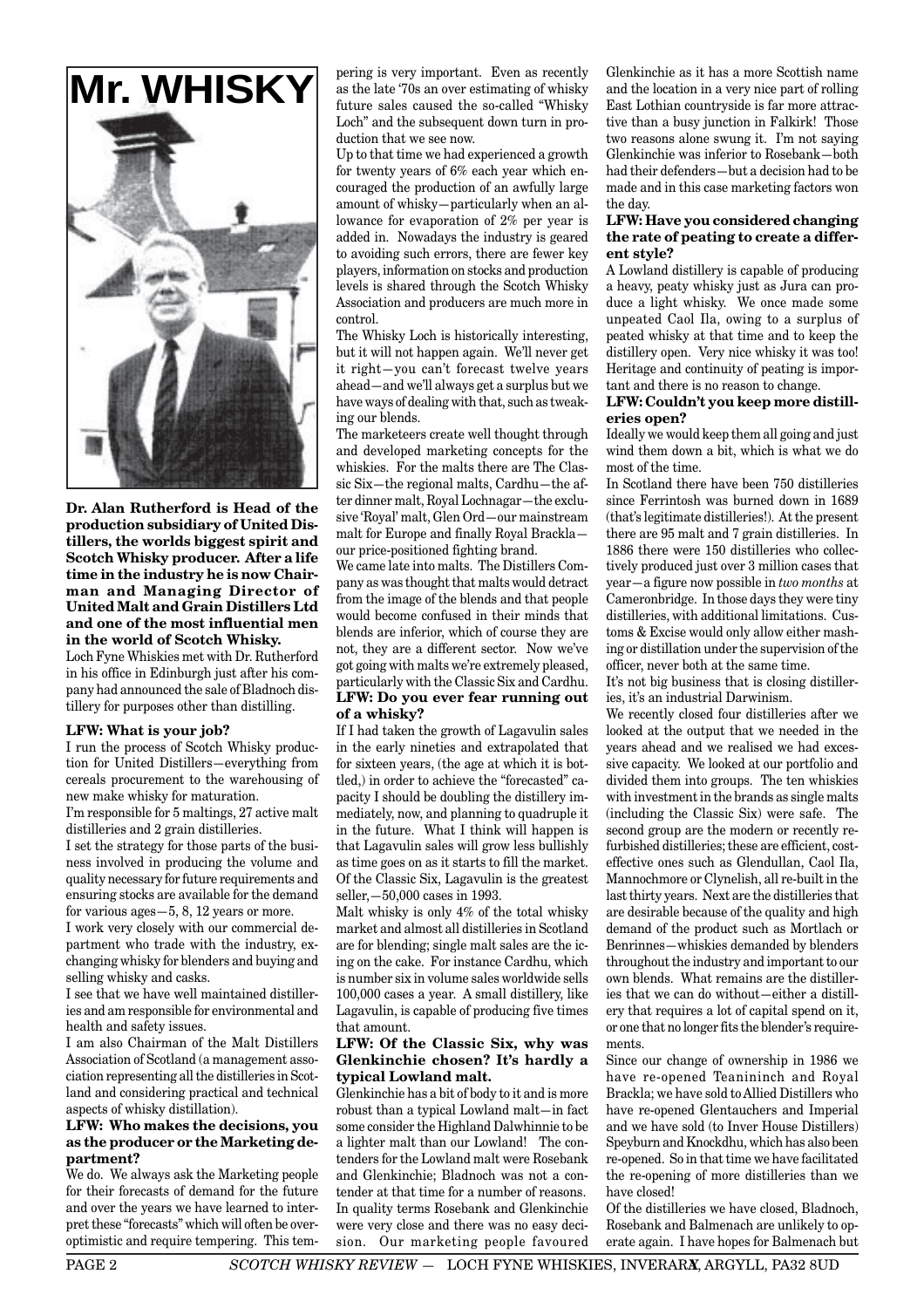sadly not for the other two. Pittyvaich will be distilling this year on an experimental basis to evaluate different types of barley and distilling techniques under our research department with Dufftown-Glenlivet employees working there. Of the long closed, Glenury, North Port, Banff and Coleburn are shells or dismantled and will never work again. Brora at Clynelish and Port Ellen are intact but will not be required—unless the business really took off and justified re-building. However in that event I think we would enlarge what we've got.

#### **LFW: What is the biggest influence on taste in a malt?**

Peat; not in the supply water, but in the kiln for malting you should consider the degree of peating versus non-peating. Fermentation is quite important; the type of yeast, the length of fermentation and the gravity at which you ferment. Very important is the still house; the size and shape of stills and how fast you run them. A short squat still, driven hard with a lot of heat will send a lot of heavies over. Alternatively with a long tall still, driven gently, only the lights will get over the top and you'll have a lot more reflux. Cut point is very important; where a still man chooses where to come on to spirit and go off spirit to feints, how much you re-cycle and how much you collect. The last big influence is the cask type; sherry cask, new cask, re-fill or bourbon, and of course the years spent in the cask. More subtle influences are water supply (in fact a very small influence) and location of maturation. A Macallan matured on Islay would not be significantly different from the norm, nor a Lagavulin matured on the mainland. Altitude and humidity and the relative position of a cask within a warehouse do have some influence. At the top of a modern warehouse summer/winter temperatures will cycle more than at the bottom of an earth floor warehouse. A half empty warehouse will vary more than a full one because of thermal inertia in a full warehouse—it's best to keep them filled.

This is the beauty of Scotch Whisky; 100 distilleries, a host of ways of running those distilleries, half a dozen types of cask and then a whole range of ages from 3 to 33 years—the number of variations available is almost infinite.

#### **LFW: Could a Still Man be replaced?**

Yes, the technology is there, but we must consider if it is financially worthwhile or if it is something we want to do. I'm told you can do without the pilot of an aeroplane but no airline will consider it because of passenger expectations!

Malt whisky is about heritage and craft. There is automation in many malt distilleries but we're in the hand crafting business and we believe that the mash-man and the still-man have a role to play and are very important.

#### **LFW: What about diluting water?**

Dilution at the distillery is done with natural, untreated water off the hill. At the bottling hall de-mineralised mains water is used which has no character at all. We have a few minor blends that are shipped overseas at high strength and bottled outside Scotland but we have enough science to ensure the water is de-mineralised to our specification so that the result in Australia is the same as in Scotland. Where the whisky is diluted to 40% is irrelevant. In fact almost all of our brands are bottled in Scotland.

At the time of bottling, all our whiskies are filtered at a temperature of plus 4°C. Our research shows that this removes the bulk of the undesirable, cloud producing oils without discernibly removing flavour for the experienced whisky drinker. Some of our competitors' brands are filtered at considerably lower temperatures removing many more flavour elements. Some of the pale blends from other companies are filtered at minus 10°!

*"It's arrogant for people to say that the way they like their whisky is correct"*

#### **LFW: It must be difficult producing a consistent product.**

There are seven hundred components in Scotch whisky. Some have a low flavour threshold but the interplay amongst those that have flavour is tremendous. Producing a consistent single malt is very difficult.

We can achieve consistency by vatting about 100 casks prior to bottling. These will all be pre-selected; those that are not selected go for blending. We also have a cask type mix recipe, specifying the proportion of various types of cask. Throughout the company we have about 10% sherry casks but the usage varies from brand to brand. We don't bottle a 100% sherrywood whisky as we feel that the sherry masks the flavour of the whisky itself. When we select a style, Lagavulin or Dalwhinnie for example, we will also select a cask recipe. Having played with it we will decide that, say, one in five casks should be sherry wood—20% is quite high for us. We will also specify refill and Bourbon casks.

Individual cask strength whiskies will never give consistency, they are fine and different but not necessarily the best. I'm worried that there are those who consider single cask whiskies to be better. It's arrogant for people to say that the way they like their whisky is correct and the way you like yours is not; it's a matter of personal taste just as is how you drink it. Single cask whiskies are bound to be a niche in the market compared to mainstream products.

We're trying to produce a malt that tells you about a distillery and reflects the character of that distillery, and keep it consistent from year to year. That involves everything, from the buying of barley, the mix of casks, to the age of maturation.

#### **LFW: What is the thinking behind Royal Brackla, no age statement and selling at about £15?**

Brackla is at least a ten year old and will remain so. We have a gap in Brackla production as the distillery was closed between 1983 and 1991 so the whisky being bottled now has to be at least twelve years old. We were worried because supermarkets and the like were bringing out their own label malts with awful descriptions like 'Speyside' or 'Islay single malt' and whilst we haven't dropped to the sort of prices that they have, we decided to put in a fighting brand with very little marketing behind it. We deliberately gave it no age to give us the flexibility to choose whatever casks we need, bearing in mind we've got this eight year gap to jump in the near future.

We've shown quite categorically that what determines maturity in taste and smell terms is *average* age. Legally, the stated age is that of the youngest whisky, and quite rightly so, but you can mix older and younger. For instance a malt of all ten year old whisky will taste similar, in terms of maturity, to a mix of eight and twelve year olds. Immaturity can be counteracted with maturity—within limits!

**LFW: Loch Fyne Whiskies stock The Distillery Malts, those of your other distilleries apart from the core ten.** The distillery malts do not interest our marketers at present; they did consider them to be a possible distraction from their strategy for the core brands. Employees at all the other distilleries said to me "We'd like to drink our *own* whisky—if I work in Glenlossie I want to give my neighbours and family a bottle of Glenlossie for Christmas." Having worked in distilleries, I totally agreed with them. I gave the go ahead for every distillery to bottle its own, primarily for employees and visitors and only to be sold at the distillery, but of course it generated interest, as you might imagine. This was not supposed to be a commercial plan at all. Gordon & MacPhail wanted to distribute them so we got talking and now they are available through specialists like yourselves but without any marketing or promotion. In fact bottling runs of these malts are very small and you will see some variation there. We're not talking about a vatting of 100 casks—it's just two or three at a time, so there will be some variation in character.

**LFW: Is Scotch Whisky production safe in the ownership of Guinness?** Certainly. I can't really speak for future generations but all the people involved at the moment, from the Chairman down, are all very devoted to the industry. Being the biggest in the industry and the market leader in so many countries, we've really got to take that very seriously.

**LFW: Thank you for talking with us—I'm sorry we've gone over time.** Not at all, I could talk about whisky for weeks!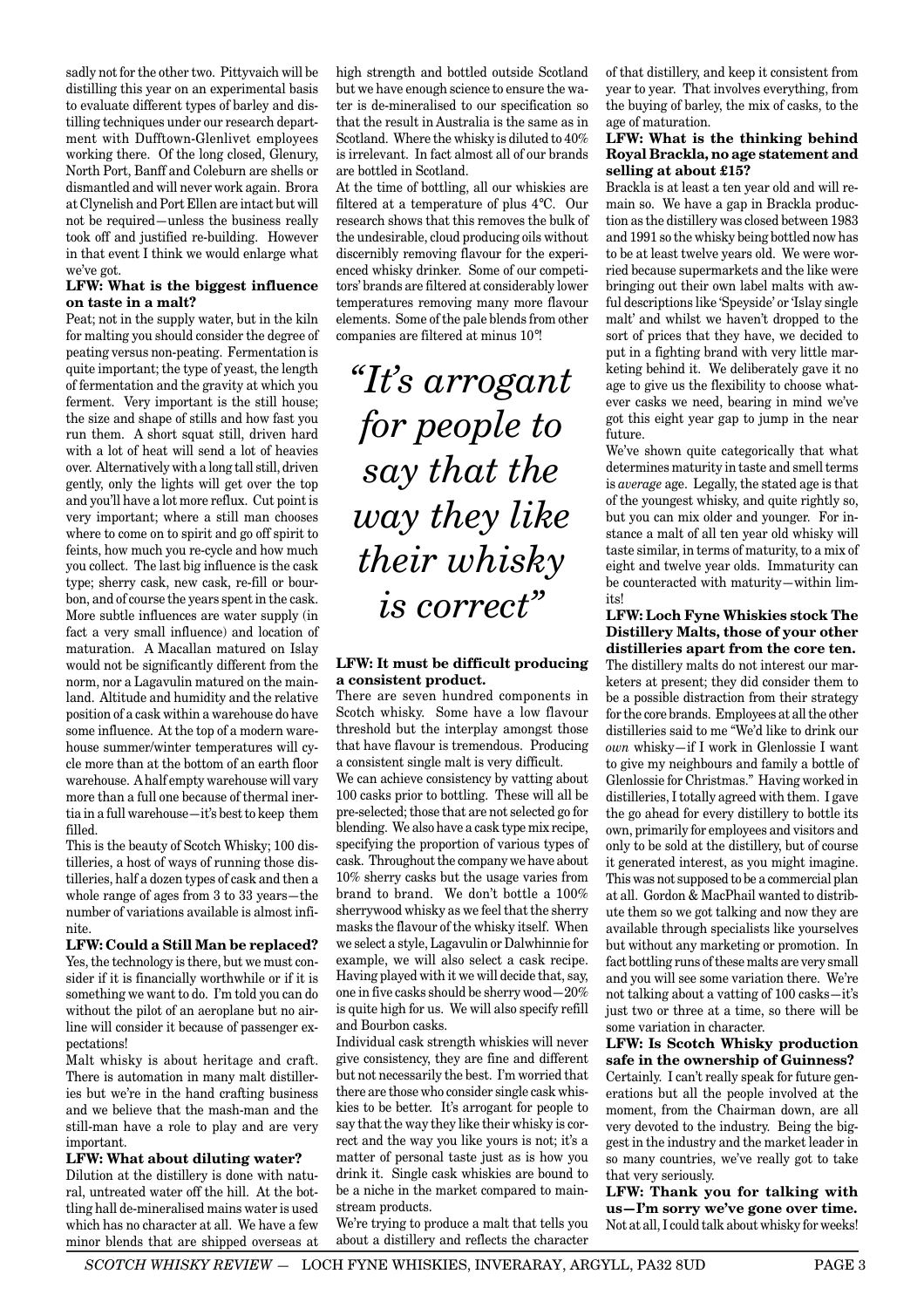# **LABELS DEMYSTIFIED**

Our stock policy regarding single malts is to carry a representative of every distillery available and, where possible, a range of independent options from that distillery. At the time of writing we hold in excess of 450 different bottlings in stock.

Our Stock List describes the different bottlings that we hold. These are described (where available) by vintage (the year of distillation)/age, alcoholic strength and, in the first column — **LABEL**, for which there is a brief key at the top of the list. This description gives the buyer an insight to the presentation of each bottle.

What do these label definitions mean?

#### **OFFICIAL BOTTLINGS**

**MH=Market House (distillery owner's bottling)** Market House bottlings are those that you may see in an off-licence, bar or supermarket. The lavish presentations and marketing are examples of the best in packaging and promotion. You are assured a quality whisky that will be the same as the last time you bought it, inso-much-as the producer will be trying to achieve consistency by selecting and mixing (in a vat, *vatting*) a large number of barrels so that a homogenisation is achieved. MH bottlings are usually at about the legal minimum of 40% and the whisky will have been treated to achieve consistency of colour and quality.

We stock all the principal Market House bottlings; some age variations are not in stock due to space constraints but are quickly available on demand.

Apart from Market House bottlings we attempt to offer at least one alternative which will be, by definition, from an independent bottler.

We favour those of the long established Gordon & MacPhail, Wm. Cadenhead and of the recently formed Signatory Vintage Scotch Whisky.

#### **G&M=Gordon & MacPhail on behalf of the owner**

Although G&M labelled whisky is bottled by an independent bottler, it is sanctioned by the distillery owner. A long established agreement remains between Gordon & MacPhail and some distillery owners to mature, bottle and sell single malt whiskies at differing ages. The presentation of these bottlings, whilst not as lavish as the



Market House bottlings, do show some imagination and design flair, each label having its own distinctive design e.g. Scapa. All these bottles are of a round traditional spirit shape, have screw caps and come in a uniform G&M cardboard presentation box with perspex window revealing the label. Recent bottlings have seen embellishment of foil caps and ribbons.

The style of age descriptions differs; occasionally the age is specified but often only the year of distillation is proclaimed, leaving the customer wondering when the whisky was bottled. All these bottlings are at 40% alcohol; a degree of consistency is assured by vatting about ten casks for each bottling run. This compares with a major brand which will vat as many as 100 casks. Colour correction is employed.

#### **INDEPENDENT BOTTLINGS**

Whisky is produced by distilleries and is usually immediately for sale to anyone with the money and inclination, just as apples, coffee or steel. You or I could buy some bulk whisky.



#### **The Independent Bottlers**

#### **Gordon & MacPhail, Elgin**

G&M will be celebrating its 100th Anniversary next year and are one of only two surviving long-established independent merchants and bottlers, (the other being Wm. Cadenhead). In days gone by, most single malt whiskies Were sold and (hardly) marketed by NATURAL independent merchants. Producers concentrated on the demand for blended whiskies.

Gordon & MacPhail are exceptional within the independent sector because of their long-term filling and laying down of whiskies for future presentation and this policy must be applauded. Casks are bought at time of distillation and matured either at the distillery or at G&M's warehouse complex at Elgin under their supervision. Each year they reconsider their 50 year stocking plan. They bottle at the optimum age and

present to the consumers the largest and most diverse range of whiskies from any organisation. Gordon & MacPhail are warehousemen and marketeers. Two years ago they bought the shell and licence of Benromach distillery; in time they will be distillers.

All Gordon & MacPhail product is colour corrected and chill filtered to a temperature that they decline to reveal.

#### **CC=Connoisseurs Choice (Gordon & MacPhail)**

The Connoisseurs Choice range of whiskies is one of Scotland's best kept secrets. Within this excellent range are some of the last remaining product of many long gone distilleries and lesser known malts. The range also provides an opportunity to try some favourites at increased ages. A uniform label is employed and occasionally retailers are dismayed by the request for "A bottle of Connoisseurs Choice Whisky, please."

All CC bottlings are coloured, chill filtered, at 40% alcohol and presented in a round traditional spirit bottle with a cream and orange label. A small map showing the contents' region of origin adds to the confusion. Screw caps, G&M window carton, no fuss. Great mind and body, shame about the clothes.

The range totals some 60 different distilleries, from a 9yo Bladnoch to a 30yo Ardbeg. In response to criticism of the glaring omission of an age statement on these whiskies, G&M have recently started adding a small sticker to the shoulder of the bottle stating that the whisky was "Bottled 1993" for example. Unfortunately this simple solution was too simple to be perfect—the sticker is concealed when the bottle is in its box! The Connoisseurs Choice label is undergoing a re-think at present. Hopefully the vintage and the age will be given equal prominence, as will the distillery source rather than the name of the range.



**Cask=Gordon & MacPhail's undiluted series** G&M are introducing cask strength bottlings to replace what was their 100° (57%) range. Careful study of the label is required to determine if this is a single cask of a vatting of two or three. These whiskies are chill filtered but G&M declined to tell us at what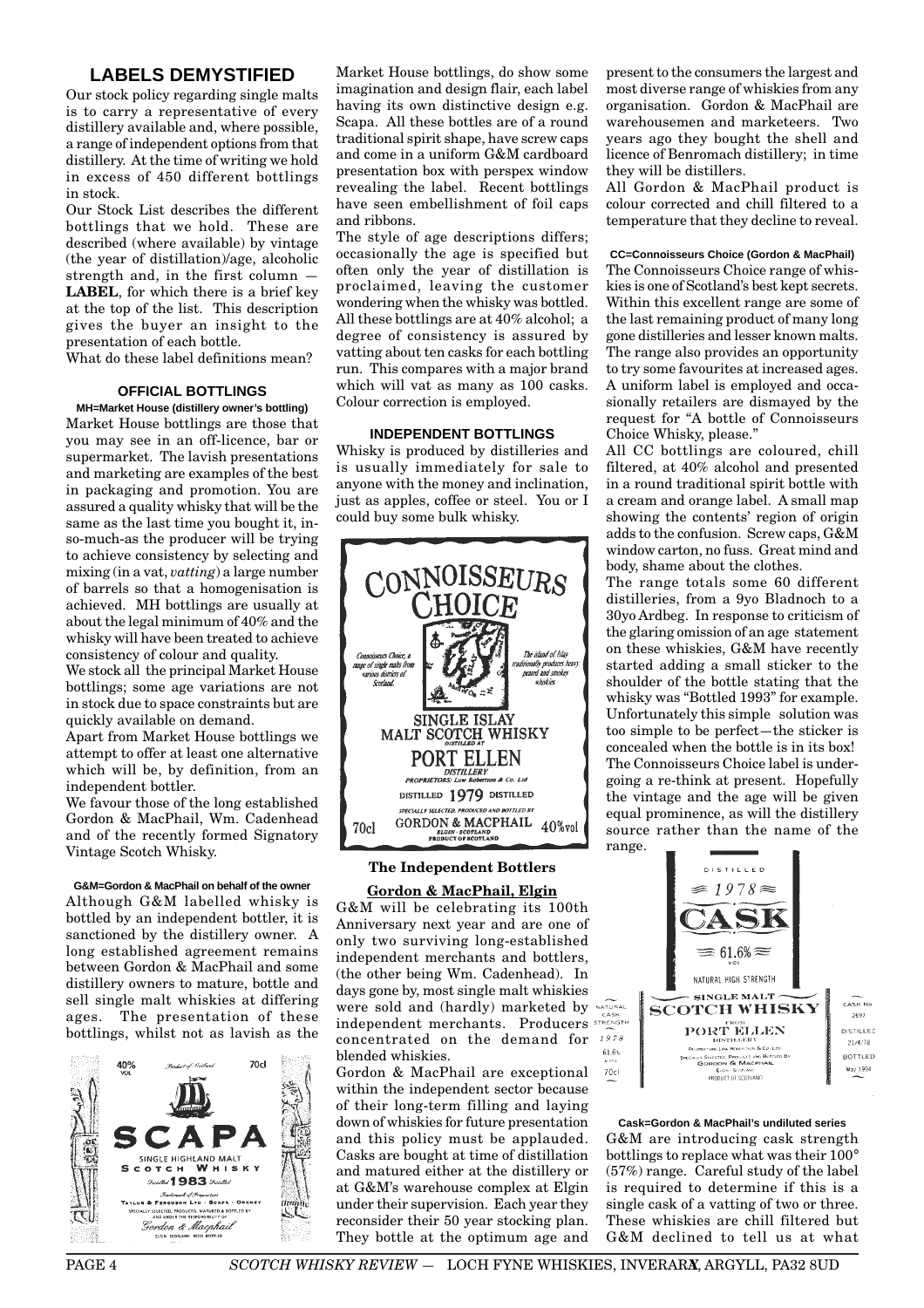temperature. An attractive and informative label reveals much, even the age, to anyone with a magnifying glass and calculator; straight round bottle, screw cap, G&M box.

#### **Wm. Cadenhead, Campbeltown C=Cadenhead**

Cadenhead's were established in Aberdeen over 150 years ago and 35 years ago were acquired by J & A Mitchell, owners of Springbank Distillery. The Authentic Collection features the most comprehensive range of distilleries available as single cask whiskies. No chill filtering, no colorant—straight from one selected cask. Maturation is completed at the distillery; bottling at Campbeltown, Argyll.





SCOTCH WHISK

The last year has seen the latest of many re-packaging exercises and this time they have got it spot-on. The new presentation features a green bottle with title and description of the bottler in gold lettering on the bottle. A small unfussed paper label describes the contents in terms of region, distillery, age, date of distillation, date of bottling and alcoholic strength. The stout cardboard box is black with gold lettering and the same label. We understand that since the repackage, sales have risen dramatically and it is easy to understand why. A few of the Cadenhead bottlings stocked by Loch Fyne Whiskies are not in the new presentation; please 'phone if concerned.

#### **Signatory, Edinburgh S=Signatory**

A small hands-on company with a great reputation in front of them. Signatory is a young (5 years) company bottling at their own premises in Edinburgh.



They aquire casks of exceptional age and quality and bottle either diluted to 40%, 43% or 46%, or at cask strength. No colorant is employed in their bottlings and the diluted range is chill filtered "where desirable" at temperatures of between 0°C and +2°C to remove any oiliness. The cask strength whiskies are not chill filtered because, they say, at high alcohol levels there is less cloudiness produced at low temperatures. There will be variation from bottling to bottling as the number of casks vatted varies; a clue is available in the number of bottles in the series, as described on the label.

Diluted whiskies are presented in a tall round bottle with tube and carry string. Cask strength whiskies are in a dumpy round bottle with a black leatherette box with perspex window. The whole range is corked and there is small variation in the appearance of the labels.

#### **James MacArthur, Edinburgh JM=James MacArthur**

Actually based in High Wycombe, James MacArthur & Co market their own range of selected unfiltered, undiluted, single cask whiskies from an interesting, small selection of distilleries. A green, round bottle is employed with cork stopper and a uniform but not unpleasant label describing the age and source of the whisky within.



# **THE STORY OF STRATHAGGIS**

As a retailer, we need to be assured that the bottle of *Strathaggis* Single Malt Scotch Whisky we sell you will be the same as the one you bought at the Strathaggis distillery visitor centre or at the duty-free shop.

In order to achieve this, the owner of the brand *Strathaggis*, Biggish Distillers plc will gather around 100 casks of Strathaggis Malt of appropiate age and, ensuring that there are no duff barrels, **vat** them together so that no one cask dominates the outcome. BD will then filter out any bits of wood, charing from the barrel etc., and then **chill-filter** the whisky at a temperature of between minus 5°C to plus 5°C. Chill filtering removes those oils that would otherwise emulsify in cold climates producing a cloudiness in the whisky. The bottler will then **dilute** with some tasteless, de-ionised water to take the alcoholic strength to 40% (the legal minimum and incurring the least duty) and finally, for visual consistency, add some spirit caramel (or burnt sugar) to deepen the **colour** to a determined degree. The addition of water or spirit caramel contributes nothing to the whisky except their desired effects. The chill filtering will affect the taste depending on the degree of cooling employed; the greater the chilling the more flavour removal.

There has been a significant growth in what is termed *cask strength* whiskies in the last ten years, instigated by The Scotch Malt Whisky Society of Edinburgh who bottle *single casks* for their members. The independent bottlers have been quick to appreciate this niche market.

Generally Cask Strength whiskies are expected not to have been diluted, chillfiltered or coloured. There is a danger that an independent bottling of '*whisky from Strathaggis distillery*' will differ from BD's branded *Strathaggis* but persistence will create familiarity between whisky and drinker.

BD are considering placing on the market in selected outlets a limited Cask Strength version called *Rare Strathaggis*. This will not be a single cask bottling but a vatting of 12 casks which are then bottled without dilution or chill-filtering at just under 60% alcohol. If the market response is good then BD will market *Strathaggis Full Proof*, this will be diluted to 57%, and very slightly coloured for consistency. Sales of *Strathaggis Full Proof* are expected to be in the region of 25,000 cases per year worldwide. The *Strathaggis Full Proof* that you may buy in the duty free shop will be the same as that from the distillery visitor centre two years later. Neither *Rare Strathaggis* or *Strathaggis Full Proof* is a single cask whisky.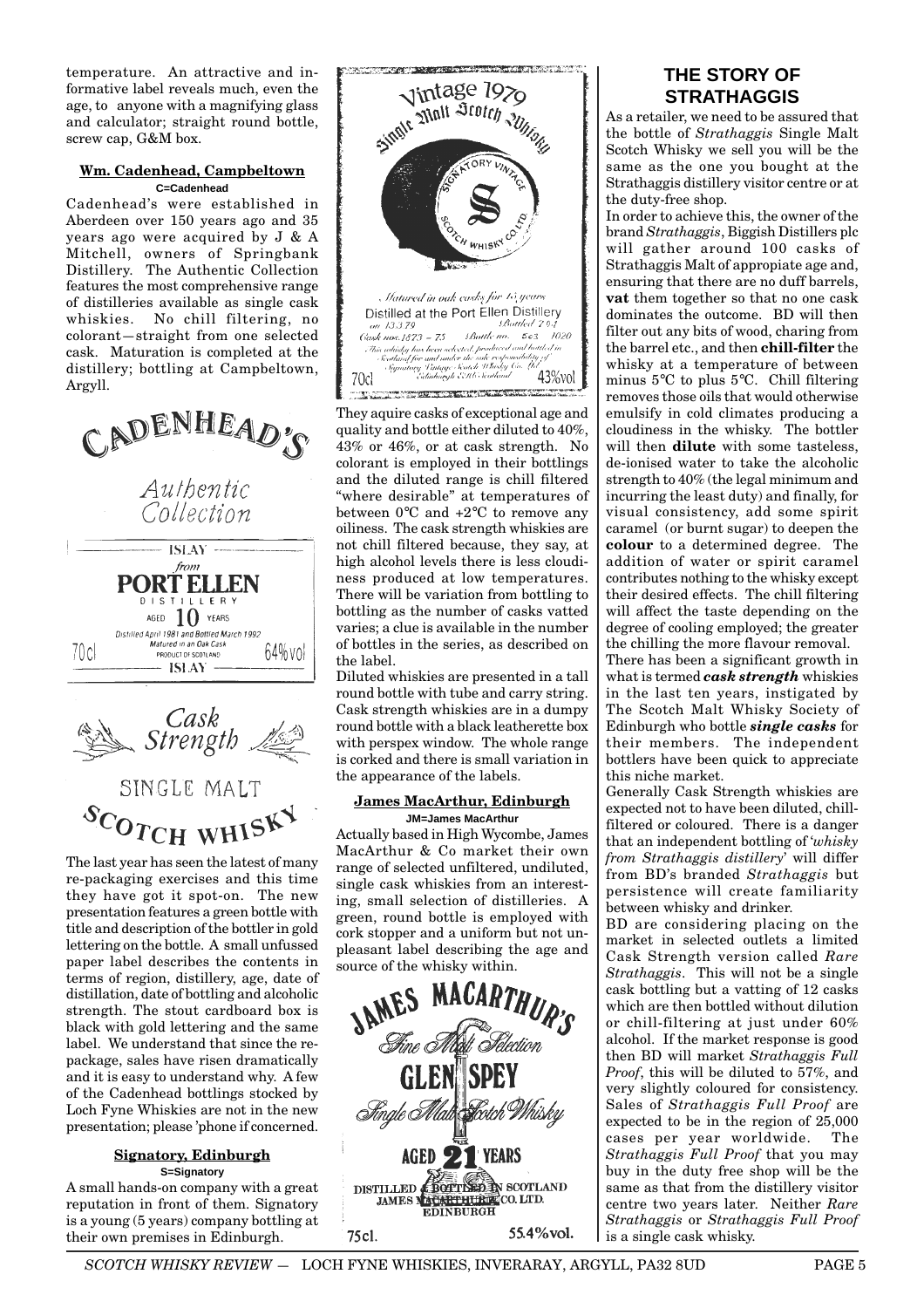

# **POINTS? — OU NIL POINTS? Michael Jackson**

It was controversial from the first. Can any personal experience be given scores? Would it be fair to rate the pleasure given by a rugby match, a jazz concert, a symphony, a love affair, or a bowl of cherries (especially in comparison with raspberries) by awarding points out of ten or out of a hundred?

It depends, I would argue, on how seriously one takes the scores. Everyone has engaged in, or been subjected to, such ratings at one time or another, even if it was only as a pupil having an essay marked.

The American wine-writer Robert Parker is the critic most associated in the drinks trade with such scores. "Creeping Parkerism!" snarled one of my contemporaries when I introduced the 100-score to single malt whiskies.

It was, I confess, my publisher's idea. He already published Parker and wanted to treat my Malt Whisky Companion as a similar volume. I resisted, but hopelessly. My Pocket Beer Book already had a star system (from one to four). My publisher knew that scores would help sell the book and I know from my readers he was right. Ratings out of 100 give much more room for manoeuvre than four stars.

Does a lightweight like Auchentoshan 10 year old really deserve 85 points? Should Macallan 25 score more than a less woody and sherryish Speysider? Do 95 points for Lagavulin suggest a bias toward island malts? I have been asked all of these questions and more.

The answer is that these are my judgements. They are not carved in stone: they are printed in a book that clearly bears my name. You are not obliged to agree with my scores, but they are the result of extensive tasting and considerable thought. I wish them to be nothing more than a useful guide for the buyer. Judging from the numbers of companies in the industry that ask me to sample products and offer opinions, it seems that I may be succeeding.

Other writers have resisted the temptation to score the whiskies they describe, and that is their judgement. which I respect. While I am prepared to accept reviews good and bad, I especially favoured the one that said:

"Jackson's book is best because he puts his opinions on the line. He tells us what he thinks."

*Michael Jackson's Malt Whisky Companion 3rd Edition is now available.*

# **THE WORLD OF WHISKIES**

**Gavin D Smith**

I forget who wrote 'There is no such thing as a bad whisky', but we can all recall examples of what we would consider 'less good' whiskies, even if we cannot bring ourselves to use the word 'bad' in relation to the greatest of all drinks.

I do remember, however, who wrote 'There is no such thing as a large whisky'. It was Oliver St John Gogarty, and few of us have much difficulty swallowing that declaration.

With whiskies, as with almost everything else in life, one man's meat is another man's supermarket own-brand loss leader, and one of the greatest fascinations of 'the cratur' is its sheer diversity.

Within Scotland, there is, of course, a vast range of whisky types, from the single malt extremes of Laphroaig to Lowlands like Glenkinchie, but even the most dedicated and patriotic supporter of the Scotch whisky industry ought to extend his or her sampling beyond the home product from time to time to gain a truly rounded picture of the 'world of whisky'.

The first port of call should be Ireland, almost all of whose whiskeys—we must be careful with variations of spelling here—are produced by Irish Distillers in the vast modern complex at Midleton in County Cork, though their range of Bushmills whiskeys are distilled in what is claimed to be the world's oldest licensed distillery on the Antrim coast of Northern Ireland.

In terms of flavour, the likes of Jameson, Paddy, Bushmills and Powers tend to be oilier than most Scotch whiskies, and their undoubted 'refinement' owes much to the process of triple distillation.

All the major Irish whiskies are blends of pot still malts, made with both malted and unmalted barley, and grain spirit, and there is a deliberate absence of any peat influence during kilning. Bushmills Malt is, however, made from one hundred percent malted barley, and harks back to an earlier age of more assertively styled Irish whiskeys.

Bourbons are the principal whiskeys of the USA, distilled from not less than

# **DAMN YANKEE HOOTCH**

Whilst on the subject of whiskies from The Rest of the World we have in stock some very rare bottlings of *Old Rip Van Winkle Bourbon.* This is a unique product, hardly ever seen—even in the States. A mellow bourbon with a strong caramel and soft fruit character. Out any day now is Jim Murray's *Irish Whisky Almanac—A Tasters Guide*. A companion volume to Wallace Milroy's. Murray considers a wide range of known and little known samples of *the original stuff*. In stock this week, price £7.99(a).

51% corn, usually in column stills, and matured in charred barrels. This maturation gives the whiskey its distinctive flavours of vanilla and caramel. Names such as Jim Beam, Wild Turkey and particularly Jack Daniel's have become familiar to British drinkers in recent years and are excellent examples of the Bourbon style.

To be pedantic, Jack Daniel's is in fact part of a sub-category of Bourbons known as Tennessee whiskeys, which employ a pre-barrelling process of charcoal filtering. This is said to remove undesirable congenerics and fusel oils and also imparts a slight smokiness to the character of the finished product. Tennessee whiskies tend to be drier than most Bourbons which are now principally produced in Kentucky.

To a significant extent, Bourbons have upstaged America's older whisky style of Rye, which legally has to have a minimum 51% rye content mixed with some barley and corn. Ryes tend to possess a slight bitterness, with an oily and somewhat spicy flavour, and this rather characterful nature may account for why their popularity decreased in an era when blandness in whiskeys (or whiskies) became, sadly, an important purchasing criteria.

For a taste of something close to 'moonshine' try an American corn whiskey, distilled from at least 80% corn in uncharred barrels. In a business where euphemisms tend to be the order of the day, the words 'unsophisticated' and even 'fiery' have been applied to corn whiskeys.

Renowned North Carolina corn whiskey moonshiner, Quill Rose, was supposedly asked by a judge before whom she appeared whether ageing improved her product. "Your honour has been misinformed", replied Rose, "I have kept some for a week one time and I couldn't tell it was a bit better than when it was new and fresh" !

*Gavin Smith is author of* Whisky, A book of Words*. A dictionary of whisky terms and phrases that provides the quickest, most concise solution to your unanswered questions. 213 pp, hardback, £14.95. Gavin is currently finishing a Whisky audio cassette. (Ideal for blind tastings?)*

## **THE SCOTCH WHISKY INDUSTRY RECORD Book by H. Charles Craig**

Charles Craig retired after fifty years in the Scotch Whisky Industry having achieved chairmanship of Invergordon Distillers. In three years and with the absolute support of the industry he has compiled this magnificent tome, recording industry events and statistics from 1494 to 1993. Only 1,500 copies have been printed, 200 of which remain unsold. Hardback, two bookmarks and 658 pages—£85(c).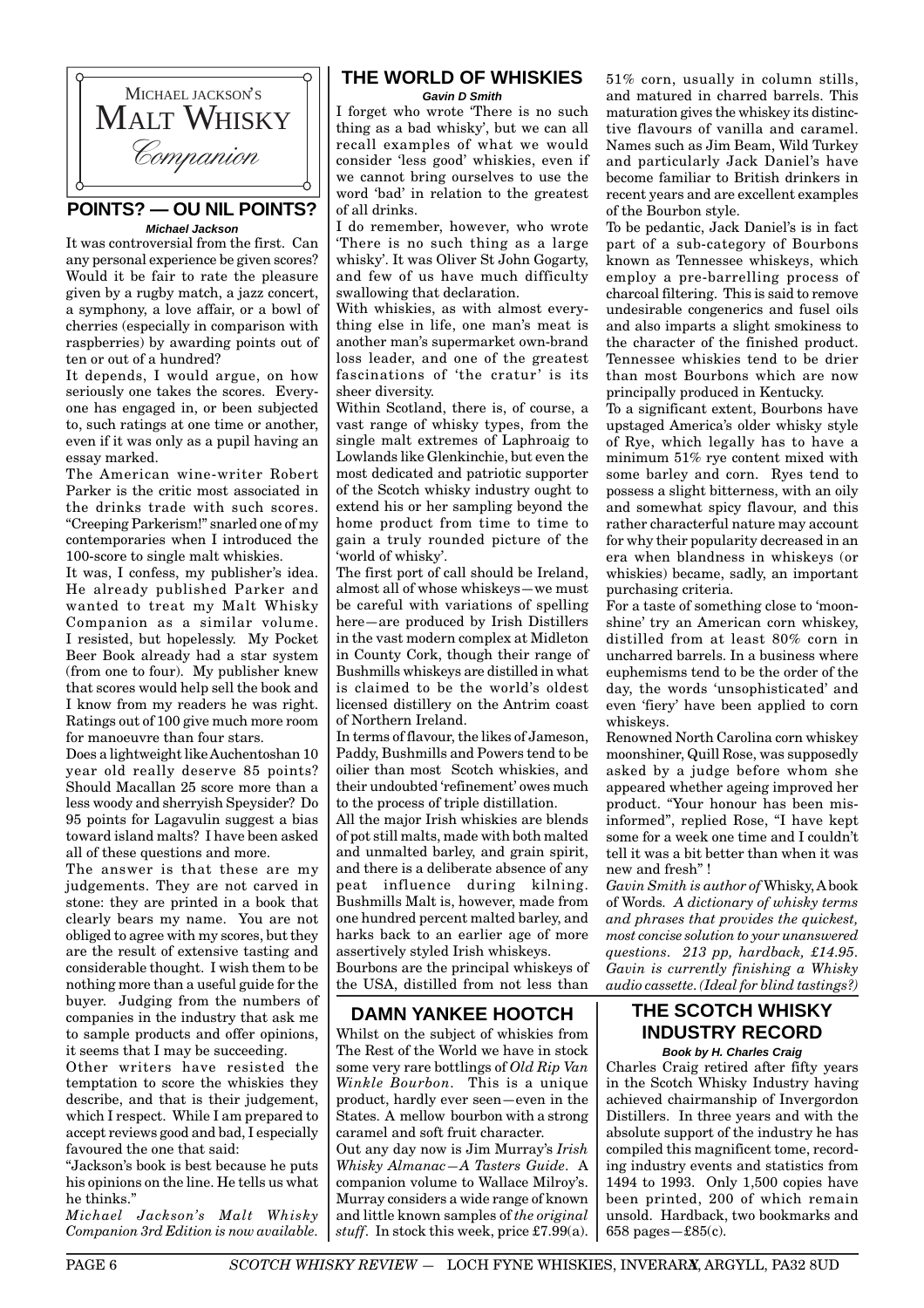# **¡BUENOS DIAS! READERS**

**Ted Thompson — MacDuff International** *Ted, co-founder of the whisky company with ownership of such classic brands as Islay Mist and Grand Macnish, describes for SWR the experiences of a modern day Johnnie Walker or Tommy Dewar.*

Having travelled throughout North America for many years, I always nursed an ambition to visit South America. My previous corporate positions prevented this opportunity due to a lack of linguistic expertise, but circumstances differ since we started our own company and I am responsible for the whole of the Americas.

Latin America has always been a good market for Scotch Whisky but in the past was viewed extremely cautiously either for political or economic reasons. However, most Latin American countries are now more politically secure, and many have aligned their currencies against the US dollar.

The main markets are Brazil, Venezuela, Colombia, Chile and Argentina. The major whisky companies have set up their own distribution network in those countries, but opportunities still exist for smaller companies to operate in the area. My first visit was in March 1994 and it was fascinating to see how business is conducted in these markets. I arrived in Asuncion, the capital of Paraguay, after an exhausting 22 hour journey to a welcome reception which went on until the next day! Despite my language limitations, I was made to feel completely at ease.

Paraguay is at the centre of South America and along its western border lies Brazil. Six border towns depend on "visitors" who twice weekly make a 3-day return trip to buy liquor, tobacco, electronics and perfumes for resale in Brazil. I visited one of these towns accompanied by our local agent and was intrigued to see the myriad of buses, vans, lorries and cars crossing the bridge to make their purchases. It was just like Aladdin's Cave with hundreds of stores, shops and street stalls laden with goodies which crowds were keenly negotiating to buy.

The most popular Scotch Whisky brands

#### **MY MEMORABLE DRAM Alec Neish, Still-man, Bruichladdich Distillery**

It was one Spring day 1963 when I worked in my spare time for a farmer clearing scrub. On this particular day I was asked to creosote the byre. I worked all day and in the evening when I had finished he took me to the Bridgend Hotel. He called for drinks and what would I have? A Whyte & Mackay, I replied. I duly downed the dram, smooth as silk as it slipped over the throat. I had another; the same effect. Now by this time I would be feeling the two included Johnny Walker Black Label, Chivas Regal, Ballantine's, Old Parr and Grand Macnish. The Latin American prefers aged whiskies, gift boxed with non-refillable fitments to ensure the integrity of the product. They eagerly look for free gifts and will accept anything with the same enthusiasm, from a small key-ring to a quality icebucket, just as long as it is free. Pricing is also a key element in the selection of brands and I saw new brands on display which recognised the importance of this business.

The same situation also applies in Uruguay, south of Brazil and I was fascinated by the lack of border control between the two countries.

South again to Buenos Aires in Argentina—a sophisticated city of over 7 million people, where the distribution of brands is very similar to other western countries. This city is also "served" by Paraguay and Uruguay, but the in-transit trade is somewhat smaller than that which is smuggled into Brazil! However this is an important market and sales of Scotch whisky have been growing over the past few years.

In 10 days touring these three countries I gained a greater understanding of the requirements of the South American market and its people. The distributors and agents are acutely aware of the importance of market visits and seize every opportunity during these visits to present one to key customers. Their entertaining and hospitality were somewhat overwhelming but genuine and one is expected to be available until the early hours of the morning.

Since my return I have arranged to attend a language school to learn Spanish, and due to the success of the first visit have organised my next trip to South America in the beginning of next year. In addition to re-visiting Argentine, Paraguay and Uraguay, I will be including Brazil, Columbia, Peru, Bolivia and Venezuela in my itinerary. I only hope my constitution will stand up to all the long nights and early mornings! It's a tough job but somebody has to do it!

*Next issue, Ted describes why he goes to Cannes every year—purely business!*

drams but no, I felt fine, so I had another and missed the bar completely as I went for the water that I was advised to take as I was going so strong. After a good evening I stood to go home. All was well till I went outside. I missed the car by ten feet and it took three others to round me up as I had sailed in good steam across the road and ended up near the petrol pumps. It was a good dram that night but now I go easy on the creosote.

**tasters tasters tasters tasters tasters What's new in the shop, Richard?**

**The Heritage Selection** is the name given to four speyside whiskies selected by Seagrams; a re-packaging of **Longmorn** and **Strathisla** and the introduction of the first MH bottlings of **Benriach** and **Glen Keith**—all very attractive. **Springbank** have re-packaged, 15 and 21yo's come in tall round bottles with stiff card carton. To celebrate this we have been able to **reduce the price** on **Springbank**. **Glen Moray** are circulating a new regiment on their 15yo tins—now it's The Black Watch, and Glen Moray 12yo has an on-pack offer of free 4oz Smoked Scottish Salmon, **Highland Park** will return a video of the Orkneys and Macallan a water jug when you return proof of purchase. We have two of this year's **Black Bowmore** 30yo remaining and, a real rarity, Scottish Island produced 200 ceramic decanters comemorating the annual Gaelic festival, this year held in Dunoon, Argyll. The **Scottish Island MOD'94** decanter is £42.50—we have three left. **Dalmore** 12yo has changed shape and label—for the better. **Glenmorangie Portwood-**finish has been very popular and its tasting notes are sufficently eloquent to make Jackson blush. Also in is Glenmorangie **1971** £75.00. **Glen Rothes** is now available as a 15yo limited edition in what apears to be a sample bottle (of what?)—we like it anyway. Two bottlings celebrating the 500th aniversary of Scotch in stock, **Tomatin** 1964, £43.00—only 84 bottles produced, and an **Ardbeg** 1974, £32.00— 496 produced. The **1994 Bells Christmas Decanter** (£32.50) depicts SWR correspondent Ian Grieve; this journal is now a must on the ladder to success! On the blend side, **Bailie Nicol Jarvie** looks even more authentic and Wm. Grants **Gordon Highlander** issue is superb. We are now carrying **Avonside 57%** in case you feel your flask is a wee bit too small or the fairways too cold. **MINIATURE COLLECTORS**

#### **(sorry, couldn't resist it!)**

The entire re-package of **Springbank** is worthwhile as are the 4 **Heritage** bottlings mentioned above plus an unaged **Glen Grant**. We also have some MH **Glen Elgin** with a Japanese label on the back, (big bottles too). A few of the new presentation, very limited **Cadenhead** miniatures remain.

Time for a quick review of **Jackson's Companion**; 3rd Edition; as good as ever with many additional new bottlings alongside the old, plus commendable new **house style** for each distillery that cuts through the prose to understandable phrases like 'smokey' or 'sweet'. One concern is that availability is not revealed, so you should always have your **Loch Fyne Whiskies** Stock List to hand—the most comprehensive range there is!